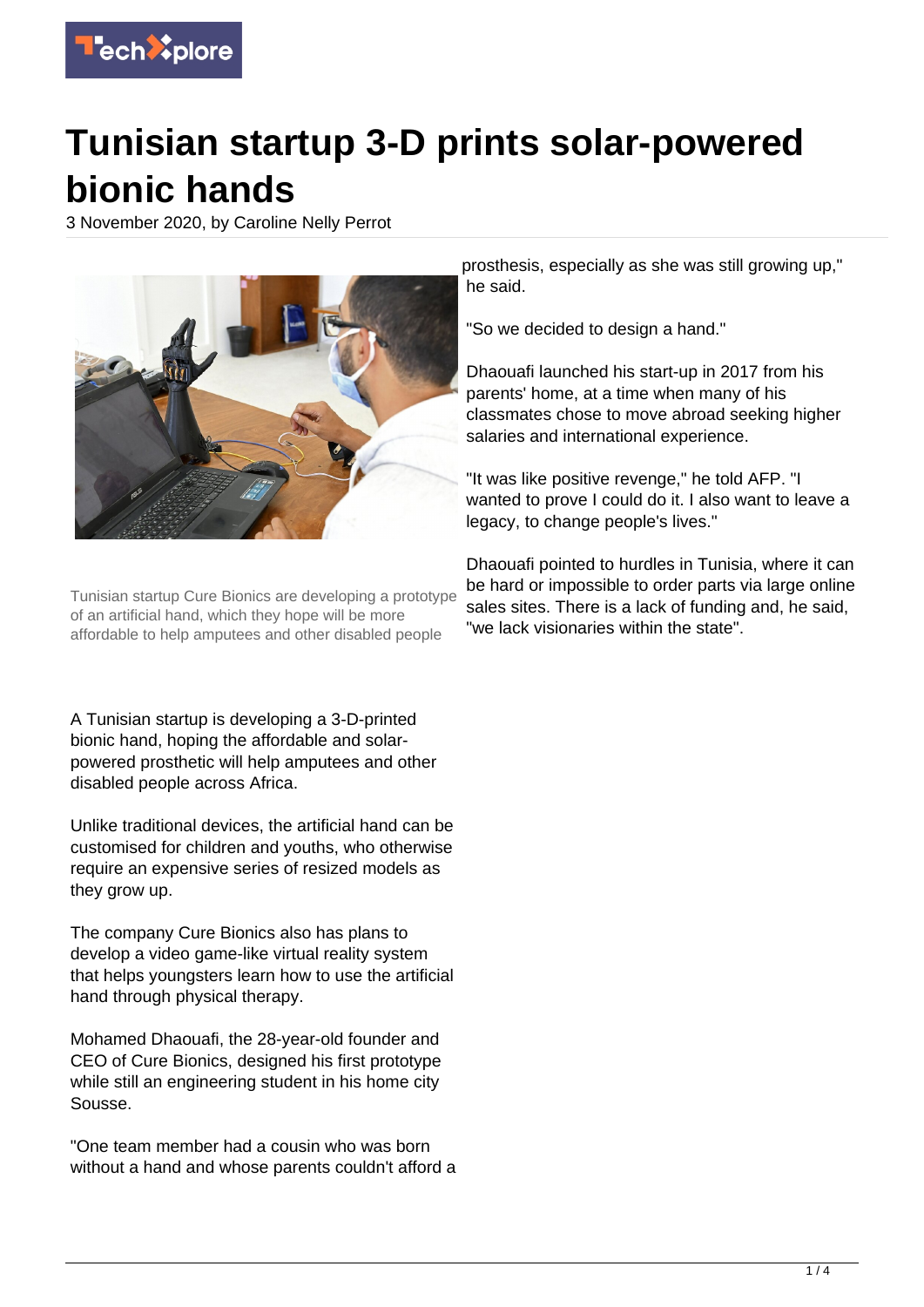



joints in response to the electronic impulses.

To teach youngsters how to use them, Cure has been working on a virtual-reality headset that "gamifies" the physical therapy process.

"Currently, for rehabilitation, children are asked to pretend to open a jar, for example, with the hand they no longer have," said Dhaouafi.

"It takes time to succeed in activating the muscles this way. It's not intuitive, and it's very boring."



The bionic hand is made of Lego-like parts that can be replaced if damaged or to match a child's physical growth

But by pooling money raised through sponsored competitions and seed investment from a US company, he was able to recruit four young engineers.

They are now fine-tuning designs, writing code and testing the artificial hand.

## **'Climb like Spiderman'**

The device works with sensors attached to the arm that detect muscle movement, and AI-assisted software that interprets them to transmit instructions to the digits.

The hand itself has a wrist that can turn sideways, a mechanical thumb and fingers that bend at the

Tunisian engineer Mohamed Dhaouafi, who launched his start-up in 2017 from his parents' home, holds a prototype of an artificial hand

In Cure's version, the engineer said: "We get them to climb up buildings like Spiderman, with a game score to motivate them, and the doctor can follow up online from a distance".

3-D printing meanwhile makes it possible to personalise the prosthesis like a fashion accessory or "a superhero's outfit", said Dhaouafi.

Cure hopes to market its first bionic hands within a few months, first in Tunisia and then elsewhere in Africa, where more than three-quarters of people in need have no access to them, according to the World Health Organization.

"The aim is to be accessible financially but also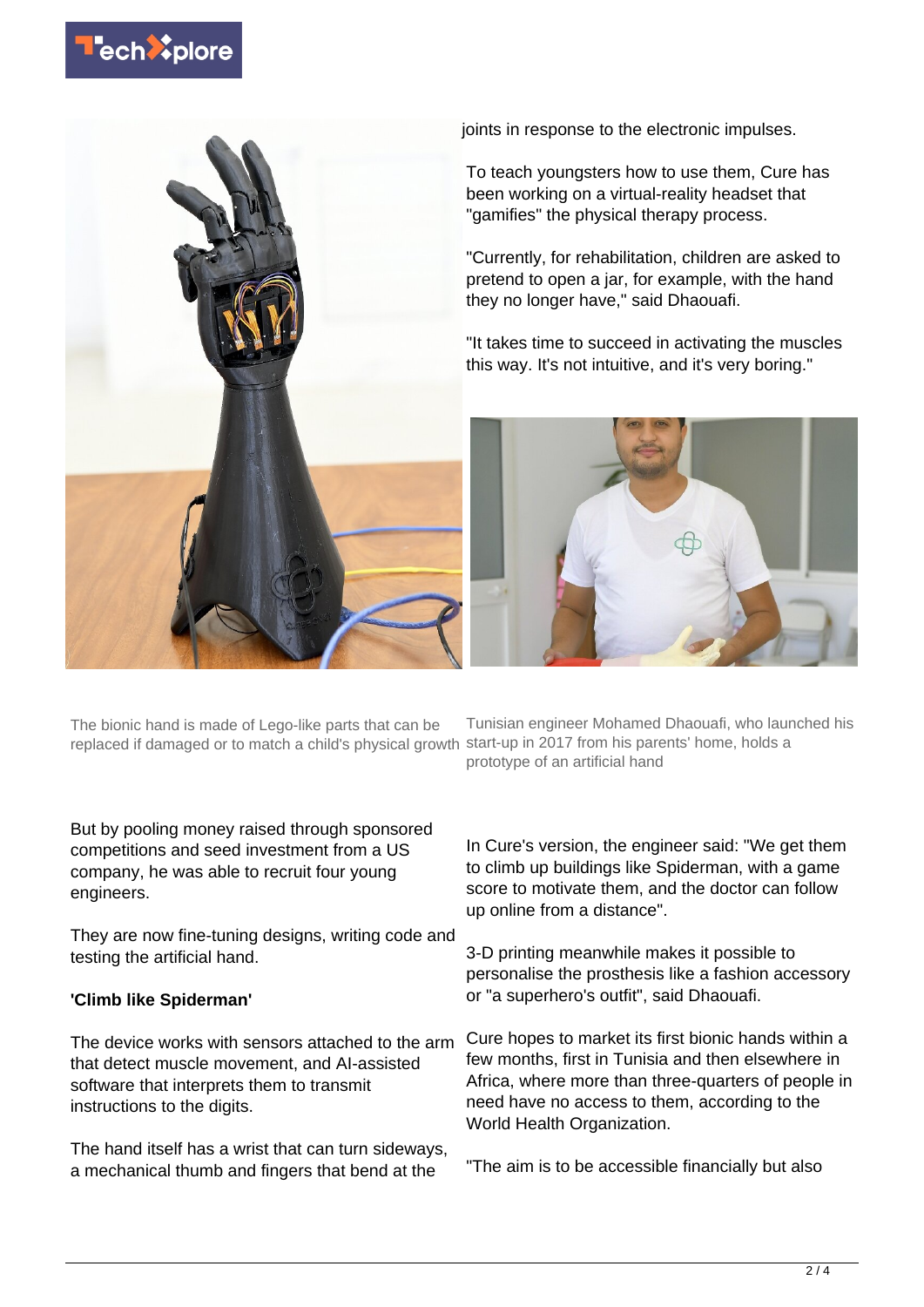

geographically," said Dhaouafi.

The envisaged price of around \$2,000 to \$3,000 is substantial, but a fraction of the cost of bionic prostheses currently imported from Europe.

## **'Leapfrog technology'**

Cure also aims to manufacture as close as possible to the end users, with local technicians measuring the patients and then printing individually fitted devices.

"An imported prosthesis today means weeks or even months of waiting when you buy it, and again with each repair," the inventor said.

medical know-how is still crucial, said Jerry Evans, who heads Nia Technologies, a Canadian noncommercial organisation that helps African hospitals manufacture 3-D-printed lower limbs.

"3-D printing is still in its early stages," he said, "but it is a major game changer in the field of prosthetics and orthotics."

"Developing countries will probably leapfrog to these technologies because the cost is much lower."

© 2020 AFP



Tunisian engineers test a prototype of an artificial hand, which they hope will be produced at a lower price than existing prostheses

The bionic hand is made of Lego-like parts that can be replaced if damaged or to match a child's physical growth.

It can also be solar-powered via a photovoltaic charger for use in regions without a reliable electricity supply.

The 3-D printing of rudimentary prostheses started about a decade ago and is becoming standard.

It is not a magic solution because specialised